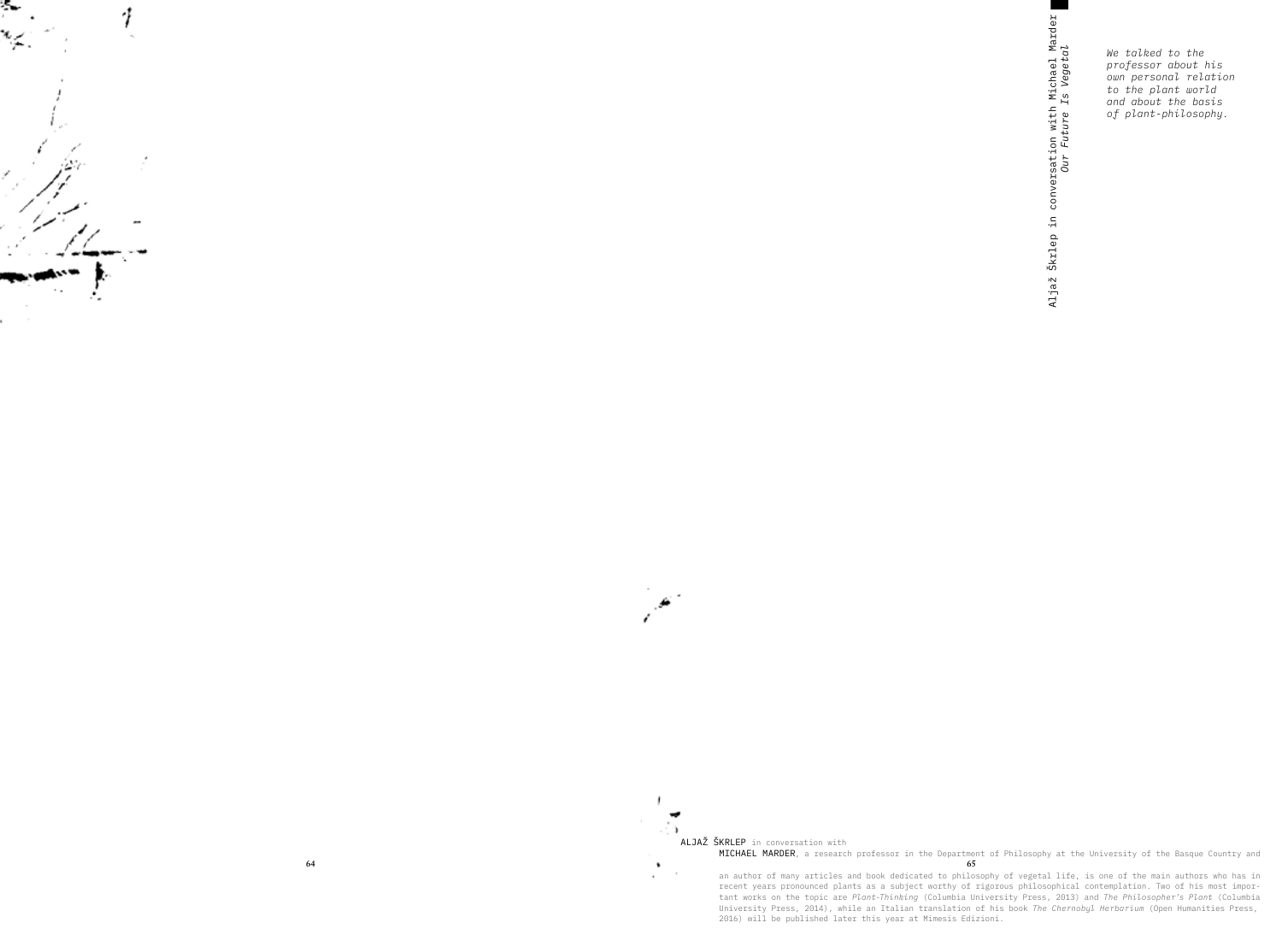First of all, you've dealt deeply – and still do AŠ - with thinkers such as Heidegger, Derrida, Schmitt, Adorno and so one. How does one dealing with all those authors get into philosophy of plants and of vegetal life?

> Well, it was already some time ago MM when I got interested in this question. I came to it through a singular combination of events. On the one hand, I was reading Aristotle and a wonderful book on Aristotle's ethics by an Italian philosopher Claudia Baracchi. As I was reading both Aristotle this important treatise on his thought, I realized that the most basic, most fundamental stratum of the soul is actually vegetal. It's not the animal soul, which is what we usually think of when we refer to the non-human origins of the human. In fact, for Aristotle, it is the vegetal or the vegetative soul (what he calls tó threptikon) that is the shared basis of all life. At that time, there was a very strong turn toward critical animal studies in the humanities and an attempt to highlight the importance of animality for the constitution of the human, but I wondered whether or not this move was radical enough. All of a sudden, it seemed not to go deep enough, precisely to the roots of subjectivity, or the soul, that ever since Aristotle has included plants. And, at the same time, I found myself in a beautiful wooded setting of northern Portugal, a national park straddling the northern border between Portugal and Spain, called Gerês. It looks and feels like an enchanted forest with moss-covered trees, and there are some wild horses living there, as well. And so, during the day I would take very long walks in this forest and then at night by the fireplace I would read Aristotle and Baracchi's masterful commentary on his thought. I think it's the combination of these two processes that led to my abiding interest in the question of vegetal philosophy.

When Heidegger said that a human is AŠ world-forming, animal is poor in world and stones are worldless, he did not determine the status of the world of plants, even though he speaks of them, even putting them, it seems, closer to animals than to material things like stones. Even Derrida explicitly said that Heidegger did mention plants, but never elaborated on the matter. The interesting thing is that Derrida also said that the

question of the plant is of big importance and that we have to stick with it - but he never really did. Why do you think there was  $-$  and partially still is  $-$  this hesitation to determine the philosophical status of the plant? And how did we get to this point that some people today are determining this status right now as we speak?

There are several reasons for this, and I'll highlight just two of the most salient ones. The first reason is that plant life does not fit any of the clearly defined modes of vitality in Western thought. Plants are weird beings who seem to be neither alive nor dead, or both alive and dead at the same time, based on the Western definitions of vitality. So, for the most part, philosophers did not quite know what to do with plants, how to categorize them, precisely because they do not fit into one clear category of beings, but straddle various divides. And the other reason is maybe a little deeper and more ontological or metaphysical, I would say. Ever since Plato, philosophy رجين has defined true being as that which is immutable, that which is not generated, not prone to change or decay. These are all features of Plato's ideas, but they're also the features of Aristotle's unmoved mover, of God in medieval philosophy, of substance and so on. Together with Heidegger and Derrida, we could give a whole list of metaphysical concepts that replicate these characteristics. But, at the same time, plants again do not fit the ideal of metaphysical being. If anything, they're the exact opposite of this ideal. Plants are defined by their capacity to grow, to decay, to change shape or metamorphose. It follows that, even without realizing it – and this has been my thesis ever since Plant-Thinking: A Philosophy of Vegetal Life  $(2013)$  –, the project of metaphysical philosophy is formulated against vegetal being, against a being that is not at all distinguishable from becoming: that which is mutable, constantly generating itself, regenerating, decaying, and so forth. I could even say that vegetality is the constitutive outside of metaphysics; it is that which allows the metaphysical project to consolidate and define itself over and against vegetal life, which is at the same time repressed in much of metaphysical thought. This foundational gesture of metaphysical philosophy is itself forgotten, immediately erased from the construction of the metaphysical edifice. But, at

the same time, it is what allows metaphysics to come into its own and to define itself as a coherent project.

Which are then the biggest misconceptions that AŠ people in general have about plants? Do they coincide with those of philosophy?

> The metaphysical ideas that I'm talking MM about have been over centuries and millennia ingrained in our common ways of thinking and seeing the world. What we would call, generally, "ideologies" are woven out of metaphysical ideas that have been digested into the cultural fabric and milieu. Clearly, there are a number of prevalent biases about plants, the most dominant of which are that plants are very simple forms of life, that they are simpler than either animals or humans in terms of their physiology, their anatomical features, their genetics. The other misconception is that plants are very boring: there is nothing exciting going on in the vegetal world, because flora seems to be immobile. It seems that plants are just rooted in place; they're stuck there and nothing seems to be happening. What we don't realize is that plants are moving on a different time scale inaccessible to our perceptual apparatus unaided by various tools, like the technology of time-lapse photography, for instance. So, because they are so simple, boring and immobile, they are supposed to be uninteresting. There is nothing to be learned about them, they are not going to change anything in our view of the world or of ourselves... What we get here is a strange mix of an illusion of absolute familiarity and an absolute strangeness and alienation, the inability to recognize oneself in a plant and a plant in oneself.

AŠ I wanted to talk a little bit about plant-thinking. In your research about it, which is the most fundamental or minimal condition that you've found which could characterize an activity as thinking? And how does that sort of understanding of thinking deviate from our typical understanding of it?

> MM Even though I have collaborated quite a bit with plant scientists who are working on the question of plant intelligence and I'm very sympathetic to their work, I want to draw a very clear line of demarcation between intelligence and thinking. Intelligence is basically, to my mind, a problem-solving activity. It is always

÷γ.

achievement-oriented, as there are clear objectives that need to be achieved with it as a tool. One can identify intelligence at the level of a single living being, of collectives, and all the way to the evolutionary level where the basic problems of life itself have to be resolved through these means. When it comes to thinking, what I mean is something closer to Ancient Greek philosophy and specifically to the presocratic Parmenides and the neoplatonic thinker Plotinus. For Parmenides, thinking and being are one; he says literally in one of his fragments: It is the same thing for thinking and for being [tò yàp αύτὸ νοεῖν ἐστίν τε καὶ εἶναι]. Which means that "it is the same thing" for plant-thinking and for plant-being. This line of thought was then pursued by Plotinus, whom I've just mentioned and who contended that the whole of the universe, the whole reality is One. It's like a gigantic tree that is ramified into different modes of existence, expressed in corresponding modes of thinking. So, when the One thinks itself into planthood, we get plant-thinking. When the One thinks itself into animality, we get animal-thinking. The same goes for humanity. Different modes of thought are appropriate for different modes of being.

In a sense, I do not accept Plotinus's circumscription of the thinking of plants to what he calls the dimmest kind of thinking that is only oriented toward how to obtain nourishment and reproduce. He adopts this insight from the Aristotelian notion of the vegetal soul. Rather, plant-thinking as the expression of vegetal being includes, once again, much more complex phenomena, such as decision-making and time- and place-consciousness, relations, cross-species and cross-kingdoms assemblages of plants and not plants (say, microbes, fungi and other microorganisms that gather around plant roots). This capacity for physical expression and assemblage (of one's one's own corporeal extension and that of others) is thinking.

When it comes to questions of plant intelligence proper, I'm very much a proponent of the view that plants are intelligent beings. The idea is that plants not only have memory at various levels, from the cellular to the evolutionary, but that they are attentive beings, they perceive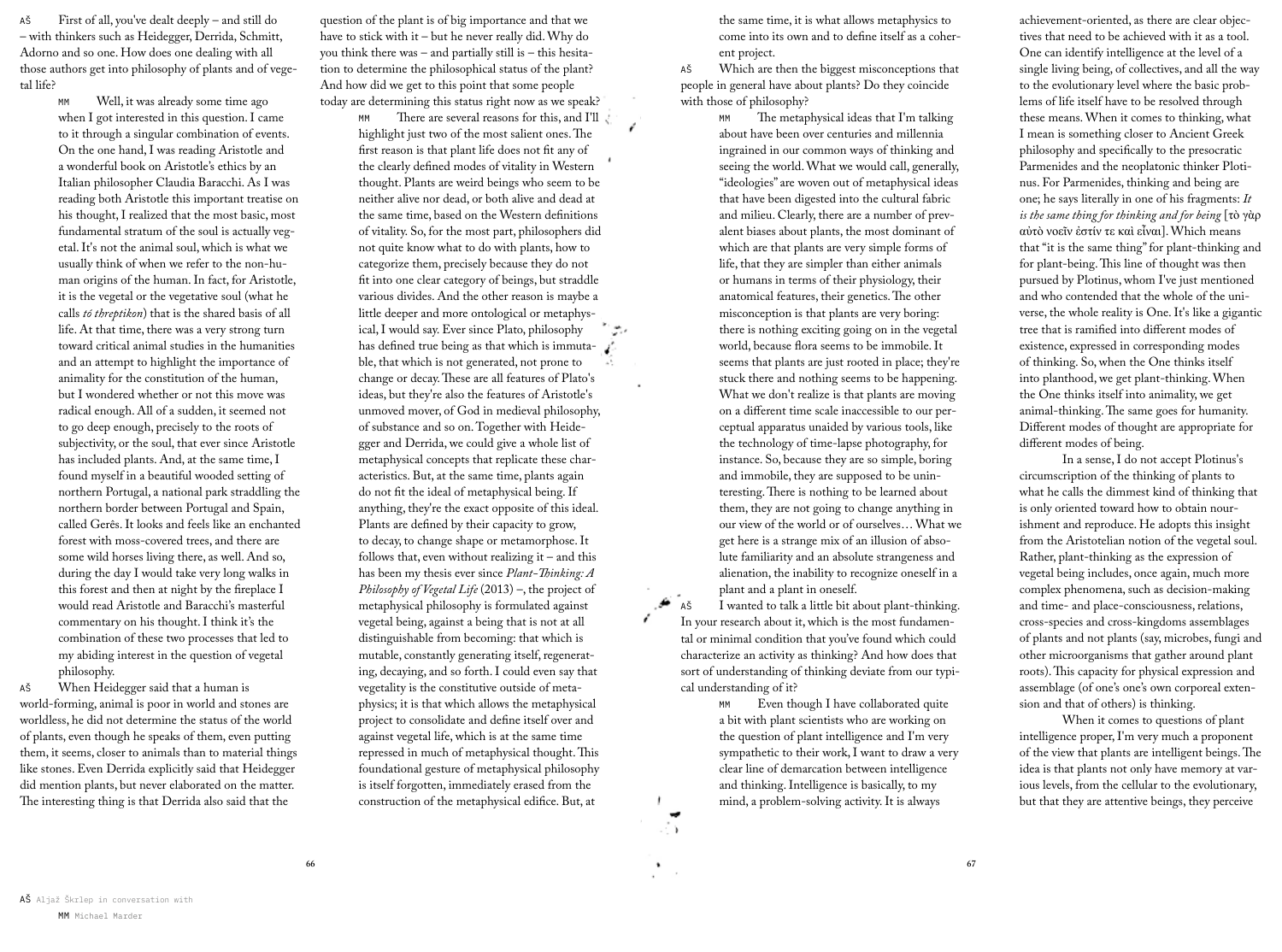- perhaps, much more than we, humans, perceive with our limited abilities and perceptual apparatus. But since I'm trained as a phenomenologist, I adopt a phenomenological framework to the question of plant intelligence. I consider, for instance, ways in which plants are intentional beings. Their growth is not random, both above and below ground-level. Plants grow toward certain things that they need to achieve or to obtain and away from obstacles, potential conflicts over resources, and so on. The notion of intentionality in phenomenology is obviously a central one. It is not just an intention in the sense of wanting something, wanting to obtain something, but, for Edmund Husserl, intentionality is the very structure of consciousness. To think about consciousness is to think about directedness-toward, according to Husserl. When we're conscious of something, we're directed toward that thing of which we're conscious. It can be an object in the outside world, or it can be a remembered object or an anticipated object. Whatever it is, our consciousness is a vector striving toward that which we intend. And with plants I have found that this notion of intentionality in its broadest sense imaginable works perfectly and works extensionally. Plants, when they intend something, grow-towards... in a sort of physicalization of consciousness and spatialization of intentionality, which is typically interiorized and invisible in human life.

Speaking about intentionality: in your books AŠ you use Hegel's concept of bad infinity to characterize intentions of the plant. Can you elaborate on that?

> Hegel sees in plant growth a kind of **MM** concretization of bad infinity, which is the infinity of a straight line that does not have any closure. Let's recall that, for Hegel, there are two kinds of infinity: in addition to bad infinity, there is the good infinity of the circle that is closed in itself. This has been the figure of perfection for philosophers since Plato and Aristotle. As plants grow, what are they moving toward in an open-ended fashion? They are moving (growing more branches, unfurling more leaves...) towards solar energy, something that is both a resource and not a resource, something that cannot be appropriated, possessed and contained once and for all. In its excessiveness, the

sun is what gives life. Plants in their seemingly uncontrolled, untameable growth are trying to be adequate to something that is excessive in and of itself, to solar energy, which, from Plato to Georges Bataille, is not only inexhaustible but an excess that is generative of something, in fact of everything living. Instead of focusing on this particular feature of plant growth as bad infinity, I mobilize the work of Emmanuel Levinas who sees infinity in the ethical relation between the I and the other precisely along these lines. The more I do for the other, the more still needs to be done for her. The distance between the I and the other is never going to be bridged; no matter how much I move toward the other, that otherness is unattainable. It is in place of these rather abstract notions I put plants and the sun. And then we get not only the extensionality of intentional consciousness but also of the ethical relation in this never-enough of plant growth. ويتق

The main topic of this edition of the Robida AŠ í. magazine is the forest. Do you think that we should use -: different strategies as philosophers when talking about a plant or a forest? Maybe an encounter with the forest is somehow different from the encounter with a plant. People tend to speak of this encounter with the forest in terms of the other. There is something impenetrable in a forest itself. You wrote about a plant as a non-object, maybe the forest is even more of a non-object. What path would you take thinking about it?

> I adopt the strategy of a certain intel-MM lectual archaeology going back to some of the first philosophical attempts to approximate the forest in thinking. Those attempts were undertaken by Aristotle, once again. Aristotle gave us a whole vocabulary of philosophy, very often by taking common Greek words and recoding them, giving them specialized significance. One of those words was the Greek word byle, which meant two things at the same time. It meant the woods, a living forest, but also wood, that is lumber, dead trees that are ready for processing as furniture etc. This word with its already ambiguous signification, vacillating between the living woods and dead wood, became the word for matter. The concept that we know in its Latin transcription as *materia*, is a translation of the Greek hyle, which clearly has vegetal underpinning and which, like all approaches to plants,

Ō.

is indeterminate, vacillating between the regions of life and death. The forest in that sense, with its darkness, impenetrability, otherness, is the figuration of matter. And not only the figuration, but the very source of the thinking of matter, even though the possibility that trees growing in the forest might be converted into lumber, dead wood, is already included in the philosophical concept itself, just as it is included in the Greek word from which this concept originated. This is the starting point that I take in relation to the forest. But, of course, there has already been important philosophical work done on forests, specifically in the 20th century. I'm thinking, needless to say, of Martin Heidegger. When he talks about the clearing in being and human existence as being in the clearing, he supposes that this clearing is in the forest. Matter is dense and dark and impenetrable, but not completely so. Once there is an opening in it, that is where existence – at least of the human kind – starts to flourish. Heidegger tries to find balance between the absolute density of matter and something of spirit that is shining in it, that is emerging through it immanently without being imposed from above. Then, the other work that I would like to highlight in this respect is by Heidegger's Russian translator Vladimir Bibikhin, who was an important philosopher in his own right and who gave in the early '90s a yearlong university seminar in Moscow on the woods, the need to think about matter according to this vegetal term and the permutations of the biology of matter from Aristotle to contemporary science.

AŠ People reading your books can see your ideas also as a start for a political project. I'm talking of course about your concept of vegetal democracy. How would you define the term? What can we learn from plants about our dealing with politics and can we say that society will have to be more of a vegetal society if it wants to keep existing?

> In the first place, when we talk about politics, it is once again animality that comes to mind, not least because Aristotle defined the human as a political animal. Even if we think of protest movements, for instance we imagine demonstrations, masses of people moving through the streets, roaming the streets as packs of animals would. But the moment we

start questioning the very notion of movement, both political movements and movement as a physical activity, strange things start happening, because locomotion, moving from place to place, is only one kind of movement-you guessed it!-for Aristotle. Besides locomotion, he also recognises three other kinds of movement, which are growth, decay and metamorphosis. Which means that plants participate in three out of four significations of movement. One of senses of vegetal politics depends on recodifying the notion of political movement, that would be more consistent with movements of plants and not necessarily with the human and animal locomotion. This is what I tried to do in a very preliminary way in my reflections on the Occupy movement about ten years ago, when it was at its height. Because, to my mind, the Occupy movement gave us a model of a much more vegetal-based politics than an animal one, precisely because people did not pass through the streets. Instead, they planted themselves in different sites around the world and the whole protest had to do with staying there, with remaining, almost rooting oneself in a place. As a global movement, it also grew not as an animal organism would, with a very clearly defined plan, but in a very anarchic fashion, whereby in certain parts of the world the Occupy movement was already withering, while in others it was flaring up. It really obeyed the dynamics of vegetal life and death, where the two are not in contradiction to one another but actually happen simultaneously.

But, at the same time, instead of positing vegetal political reality as an ideal, what I would suggest is that our social, political and, above all, technological reality is already vegetal. Our thinking has not yet caught up with that vegetal transformation of our reality. The very notion of the web as a metaphor for being itself is already veering toward vegetality, because it does not have a single command-and-control centre. It has nodes, at which new links might emerge or which might remain dormant, a little bit like the meristem parts of plants, where new growth might happen, given optimal environmental conditions from the outside. Or it might not. So, I think that our task is not to come up with ideal